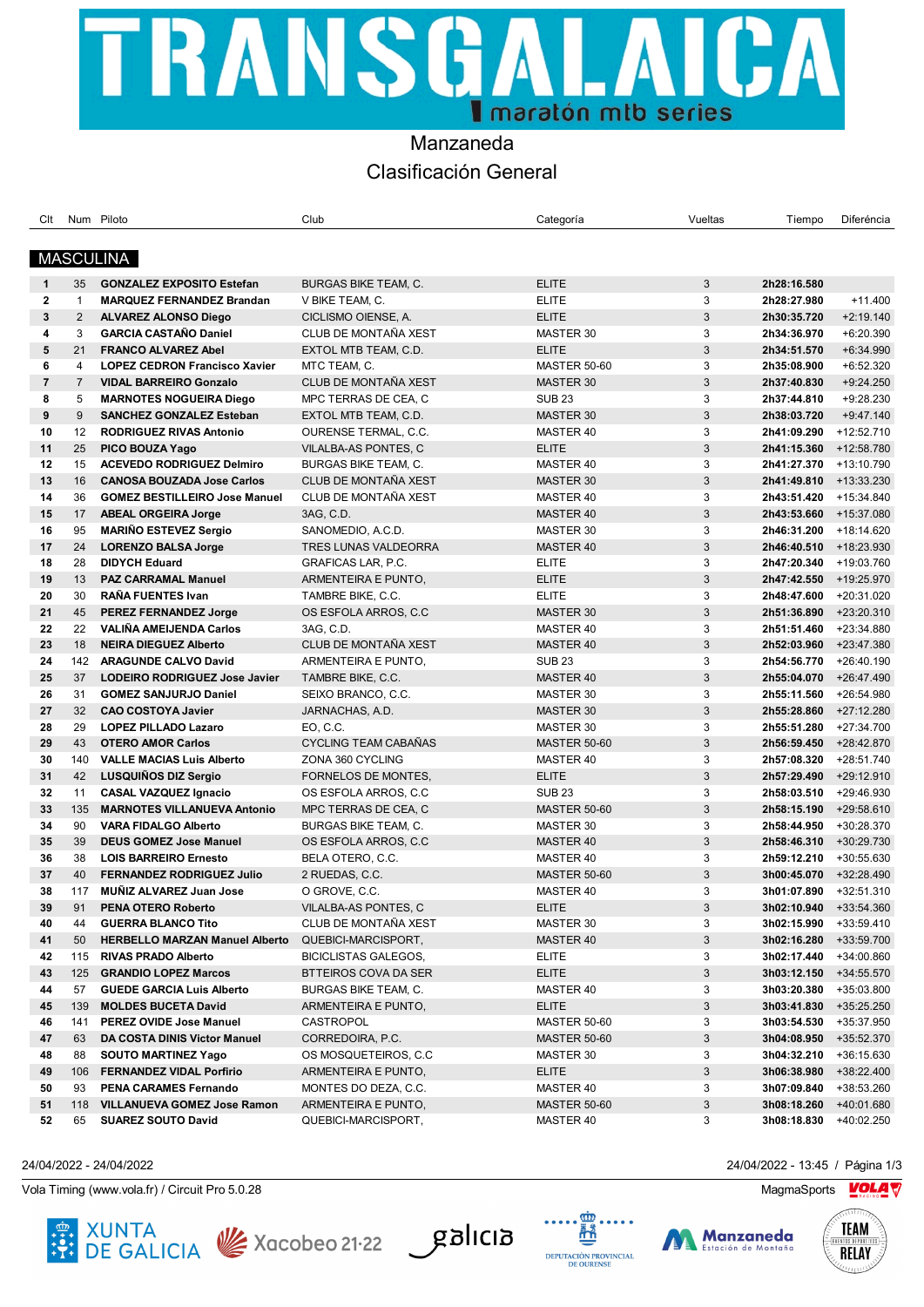## TRANSGAI CA  $\blacksquare$ maratón mib series

### Manzaneda

Clasificación General

| Clt      |     | Num Piloto                                                        | Club                                          | Categoría                        | Vueltas                 | Tiempo                                                  | Diferéncia |
|----------|-----|-------------------------------------------------------------------|-----------------------------------------------|----------------------------------|-------------------------|---------------------------------------------------------|------------|
| 53       | 71  | <b>LOMBARDIA FERNANDEZ Daniel</b>                                 | EO, C.C.                                      | <b>MASTER 30</b>                 | 3                       | 3h09:22.950                                             | +41:06.370 |
| 54       | 48  | <b>CASALDERREY RAMIREZ Aquilino</b>                               | RIBADUMIA, C.C.                               | <b>MASTER 50-60</b>              | 3                       | 3h09:42.650                                             | +41:26.070 |
| 55       | 96  | <b>CARRERA LORENZO Benedicto</b>                                  | SANOMEDIO, A.C.D.                             | MASTER 30                        | 3                       | <b>3h11:22.360</b> +43:05.780                           |            |
| 56       | 54  | <b>QUINTEIRO LATAS Jose Manuel</b>                                | BTT TRASDEZA. C.                              | MASTER 30                        | 3                       | 3h13:13.460 +44:56.880                                  |            |
| 57       | 60  | REBOREDO GONZALEZ Manuel Alberto                                  | BTT TRASDEZA, C.                              | MASTER 30                        | 3                       | 3h14:40.010                                             | +46:23.430 |
| 58       | 66  | <b>VELOSO BLANCO Diego</b>                                        | BICI O CON, C.                                | MASTER 40                        | 3                       | 3h16:58.880                                             | +48:42.300 |
| 59       | 61  | <b>LODEIRO RODRIGUEZ Luis Alberto</b>                             | TAMBRE BIKE, C.C.                             | MASTER 40                        | 3                       | $3h16:59.980 +48:43.400$                                |            |
| 60       | 120 | <b>LORES ROMAY Jacobo</b>                                         | ARMENTEIRA E PUNTO,                           | <b>ELITE</b>                     | 3                       | 3h17:12.310 +48:55.730                                  |            |
| 61       | 82  | <b>COUSO MARTINEZ Javier</b>                                      | FARTO, C.C.                                   | MASTER 40                        | 3                       | <b>3h17:20.820</b> +49:04.240                           |            |
| 62       | 126 | <b>MARTIN VARELA Alberto</b>                                      | BICI O CON, C.                                | MASTER 40                        | 3                       | 3h17:37.920 +49:21.340                                  |            |
| 63       | 85  | <b>LOPEZ GONZALEZ Ruben</b>                                       | <b>BURGAS BIKE TEAM, C.</b>                   | MASTER 40                        | 3                       | 3h18:49.760 +50:33.180                                  |            |
| 64       | 144 | <b>CREGO MIRA Esteban</b>                                         | OS ESFOLA ARROS, C.C.                         | MASTER 30                        | 3                       | 3h19:47.810 +51:31.230                                  |            |
| 65       | 99  | <b>SAAVEDRA GONZALEZ Victor Jose</b>                              | CLUB DE MONTAÑA XEST                          | MASTER 40                        | 3                       | 3h19:48.010                                             | +51:31.430 |
| 66       | 84  | <b>MATO CAMINO Jose Miguel</b>                                    | BIKESTRADA, P.C.                              | MASTER 40                        | 3                       | 3h20:19.020                                             | +52:02.440 |
| 67       | 47  | RODRIGUEZ GONZALEZ Francisco Jose                                 |                                               |                                  | 3                       |                                                         |            |
| 68       | 77  |                                                                   | CHANTADINO, C.C.                              | <b>MASTER 50-60</b><br>MASTER 40 | 3                       | $3h21:18.360 +53:01.780$<br>$3h22:44.660$ +54:28.080    |            |
| 69       | 53  | <b>SANTIAGO MACIAS Miguel Angel</b><br><b>TOJEIRO LUACES Eloy</b> | FORNELOS DE MONTES,<br>CARIÑO, C.C.           | <b>SUB 23</b>                    | 3                       |                                                         |            |
|          | 100 | PEREZ PORTELA Adrian                                              | MONTES DO DEZA, C.C.                          | MASTER 30                        | 3                       | 3h23:21.780<br>3h25:05.080                              | +55:05.200 |
| 70<br>71 | 49  | <b>FERNANDEZ CANOSSA Gustavo</b>                                  | <b>OURENSE TERMAL, C.C.</b>                   |                                  | 3                       |                                                         | +56:48.500 |
| 72       | 80  | <b>CORDO LAGE Simon</b>                                           |                                               | MASTER 40                        | 3                       | <b>3h27:28.560</b> +59:11.980<br>3h27:28.770 +59:12.190 |            |
| 73       | 62  | <b>CABALLERO IGLESIAS Fernando</b>                                | X BIKES, C.C.                                 | MASTER 30<br>MASTER 40           | 3                       |                                                         |            |
| 74       | 72  | <b>GOMEZ SUEIRO Ivan</b>                                          | BICI O CON, C.<br><b>BICICLETAS CHINQUENA</b> | MASTER 40                        | 3                       | 3h30:21.020 +1h02:04.440<br>3h31:08.580 +1h02:52.000    |            |
| 75       | 112 | PICALLO LOPEZ Brais                                               | BIKESTRADA, P.C.                              | <b>ELITE</b>                     | 3                       | 3h31:48.050 +1h03:31.470                                |            |
| 76       | 102 | <b>IGLESIAS ARNEJO Jose</b>                                       | MTB DUBRA, C.                                 | MASTER 40                        | 3                       | 3h32:49.730 +1h04:33.150                                |            |
| 77       | 105 | <b>RIEIRO ESPASANDIN David</b>                                    | MTB DUBRA, C.                                 | MASTER 30                        | 3                       | 3h32:49.980 +1h04:33.400                                |            |
| 78       | 86  | POMBO VIDAL Francisco Javier                                      | RIBADUMIA, C.C.                               | <b>MASTER 50-60</b>              | 3                       | 3h34:11.390 +1h05:54.810                                |            |
| 79       | 75  | <b>MUINO RIAL Manuel</b>                                          | SEIXO BRANCO, C.C.                            | MASTER 30                        | 3                       | 3h36:33.350 +1h08:16.770                                |            |
| 80       | 74  | <b>OTERO IGLESIAS Carlos</b>                                      | ATENAS RUNNING VDA.                           | MASTER 30                        | 3                       | 3h38:08.650 +1h09:52.070                                |            |
| 81       | 20  | <b>FERNANDEZ PAMPIN Yago</b>                                      | BICI VERDE, C.C.                              | MASTER 40                        | 3                       | 3h41:17.910 +1h13:01.330                                |            |
| 82       | 114 | <b>RIVAS PRADO Alain</b>                                          | <b>BICICLISTAS GALEGOS,</b>                   | <b>ELITE</b>                     | 2                       | 2h14:00.920                                             | +1 Vuelta  |
| 83       | 101 | <b>ALONSO MIGUEZ Juan Manuel</b>                                  | SANOMEDIO, A.C.D.                             | MASTER 30                        | $\overline{2}$          | 2h30:06.740                                             | +1 Vuelta  |
| 84       | 76  | <b>MIRAMONTES IGLESIAS Ruben</b>                                  | BICI TOUPAS, C.C.                             | MASTER 30                        | 2                       | 2h30:24.190                                             | +1 Vuelta  |
| 85       | 116 | <b>GOYANES FRANCO Miguel</b>                                      | MONFORTE, C.C.                                | MASTER 30                        | $\overline{2}$          | 2h31:40.330                                             | +1 Vuelta  |
| 86       | 109 | <b>CASAL DABLANCA Santiago</b>                                    | MEIRA, C.C.                                   | MASTER 30                        | $\overline{2}$          | 2h31:47.000                                             | +1 Vuelta  |
| 87       | 137 | <b>NUNEZ VIDAL Manuel</b>                                         | ARMENTEIRA E PUNTO,                           | ELITE                            | $\overline{2}$          | 2h32:58.750                                             | +1 Vuelta  |
| 88       | 59  | <b>FRAGA MARTINEZ Alejandro</b>                                   | AVELAIÑAS, C.C.                               | MASTER 30                        | $\overline{2}$          | 2h33:04.680                                             | +1 Vuelta  |
| 89       | 136 | RODRIGUEZ BELLO Jose Manuel                                       | COYOTE PEDAL TERRA C                          | MASTER 40                        | 2                       | 2h33:47.430                                             | +1 Vuelta  |
| 90       | 68  | <b>DIOS TORRES Manuel</b>                                         | X BIKES, C.C.                                 | MASTER 40                        | 2                       | 2h34:47.790                                             | +1 Vuelta  |
| 91       | 108 | <b>ALVAREZ GOMEZ Nicolas</b>                                      | <b>MONTEFERRO BIKE CLUB</b>                   | MASTER 40                        | $\overline{2}$          | 2h35:18.320                                             | +1 Vuelta  |
| 92       |     | 618 CASTRO VIÑA Diego                                             |                                               | OPEN                             | $\overline{2}$          | 2h36:31.820                                             | +1 Vuelta  |
| 93       |     | 79 SANTORO ALONSO Ruben                                           | FORNELOS DE MONTES,                           | MASTER 40                        | $\overline{2}$          | 2h37:53.150                                             | +1 Vuelta  |
| 94       | 92  | <b>BLANCO PANADEIROS Jose Raul</b>                                | MONTES DO DEZA, C.C.                          | <b>ELITE</b>                     | 2                       | 2h37:55.740                                             | +1 Vuelta  |
| 95       | 113 | <b>MONTEAGUDO AIDO Nicolas</b>                                    | ARMENTEIRA E PUNTO,                           | <b>SUB 23</b>                    | $\overline{2}$          | 2h37:56.190                                             | +1 Vuelta  |
| 96       | 70  | <b>FERNANDEZ CASTINEIRA Alberto</b>                               | CHANTADINO, C.C.                              | <b>MASTER 50-60</b>              | 2                       | 2h39:33.630                                             | +1 Vuelta  |
| 97       |     | 133 LOPEZ ARMESTO Roberto                                         | MEIRA, C.C.                                   | <b>MASTER 50-60</b>              | $\overline{2}$          | 2h40:17.800                                             | +1 Vuelta  |
| 98       |     | 130 JEREZ JABATO David                                            | BICI VERDE, C.C.                              | MASTER 40                        | 2                       | 2h45:01.980                                             | +1 Vuelta  |
| 99       | 110 | <b>VALES VARELA Jose Ivan</b>                                     | BTT TRASDEZA, C.                              | MASTER 30                        | $\overline{\mathbf{c}}$ | 2h46:03.940                                             | +1 Vuelta  |
| 100      | 94  | <b>ROZAS VILAR Rafael</b>                                         | MONTES DO DEZA, C.C.                          | MASTER 40                        | 2                       | 2h46:04.220                                             | +1 Vuelta  |
| 101      | 73  | <b>RODRIGUEZ FERNANDEZ Diogo</b>                                  | BTT TRASDEZA, C.                              | <b>ELITE</b>                     | $\overline{2}$          | 2h46:04.430                                             | +1 Vuelta  |
| 102      | 617 | <b>PORTO ANDION Jose</b>                                          |                                               | OPEN                             | 2                       | 2h46:46.070                                             | +1 Vuelta  |
| 103      | 129 | <b>IGLESIAS MULEIRO Santiago</b>                                  | MPC TERRAS DE CEA, C                          | <b>ELITE</b>                     | $\overline{2}$          | 2h47:22.130                                             | +1 Vuelta  |
| 104      | 119 | <b>CRESPO GARCIA Daniel</b>                                       | MPC TERRAS DE CEA, C                          | <b>ELITE</b>                     | 2                       | 2h47:22.930                                             | +1 Vuelta  |
| 105      | 132 | RODRIGUEZ GALLEGO Daniel                                          | MPC TERRAS DE CEA, C                          | MASTER 30                        | $\overline{2}$          | 2h48:08.040                                             | +1 Vuelta  |
| 106      | 134 | JIMENEZ RODRIGUEZ Cristobal                                       | MPC TERRAS DE CEA, C                          | MASTER 30                        | $\overline{\mathbf{c}}$ | 2h48:08.300                                             | +1 Vuelta  |
| 107      | 124 | <b>MARTINEZ VARELA Jose Luis</b>                                  | BTT TRASDEZA, C.                              | <b>MASTER 50-60</b>              | $\sqrt{2}$              | 2h48:09.800                                             | +1 Vuelta  |

Vola Timing (www.vola.fr) / Circuit Pro 5.0.28 MagmaSports MagmaSports MagmaSports MagmaSports Mole











24/04/2022 - 24/04/2022 24/04/2022 - 13:45 / Página 2/3